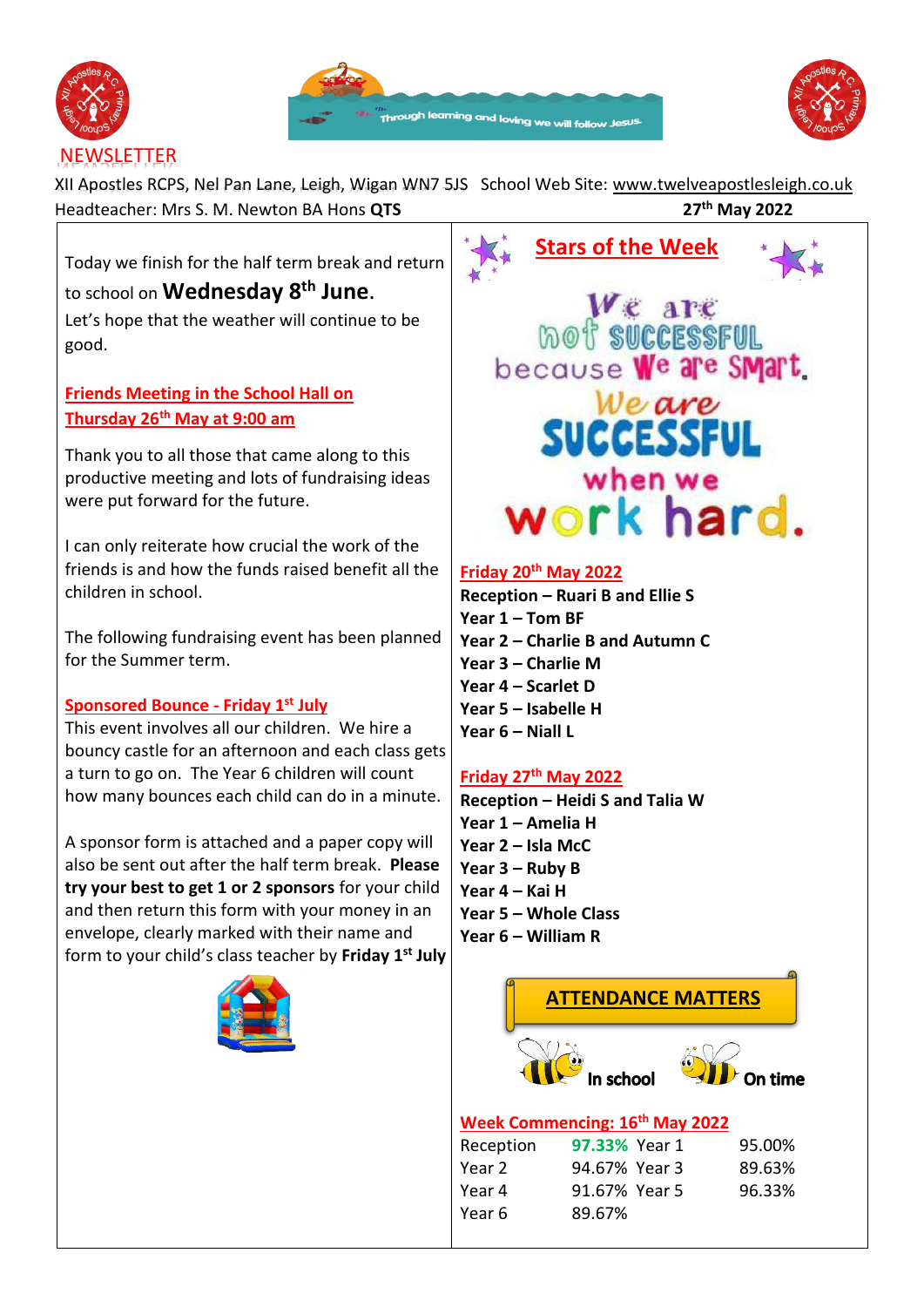

#### **Queens Platinum Jubilee 70 years School Competition**

All the children are asked to enter a school competition to mark this occasion. Children can be as creative as they wish and choose anyway they would like to do this.

Some ideas:

Paint, draw or collage a picture of the Queen Design a poster or fact sheet with key event about her 70 year reign.

Write a poem about the queen eg a list or acoustic poem.

Design a congratulations card for the queen with a message.

The closing date to submit entries will be **Friday 10th June** and a winner will be selected from each class and receive a prize.

Please can you start to discuss this with your child and decide what they would like to do. They have over the half term break to complete the task.





# **Jar Tombola**

Thank you to all those that contributed jars and sent money in for this event. It was a resounding success and we raised £196.00 for the Friends Account.

# **Choir Performance - Cinderella Tuesday 24th May 2022**

Thank you to all those that came to support the children in this spectacular performance. Their hard work and resilience really paid off. They were an absolute credit to Mr Rowlands and the staff who have worked so hard to prepare them. We really do have such talented pupils!

Well done to all the children in choir!



**Year 2 Collective Worship: May the Month of Mary** 

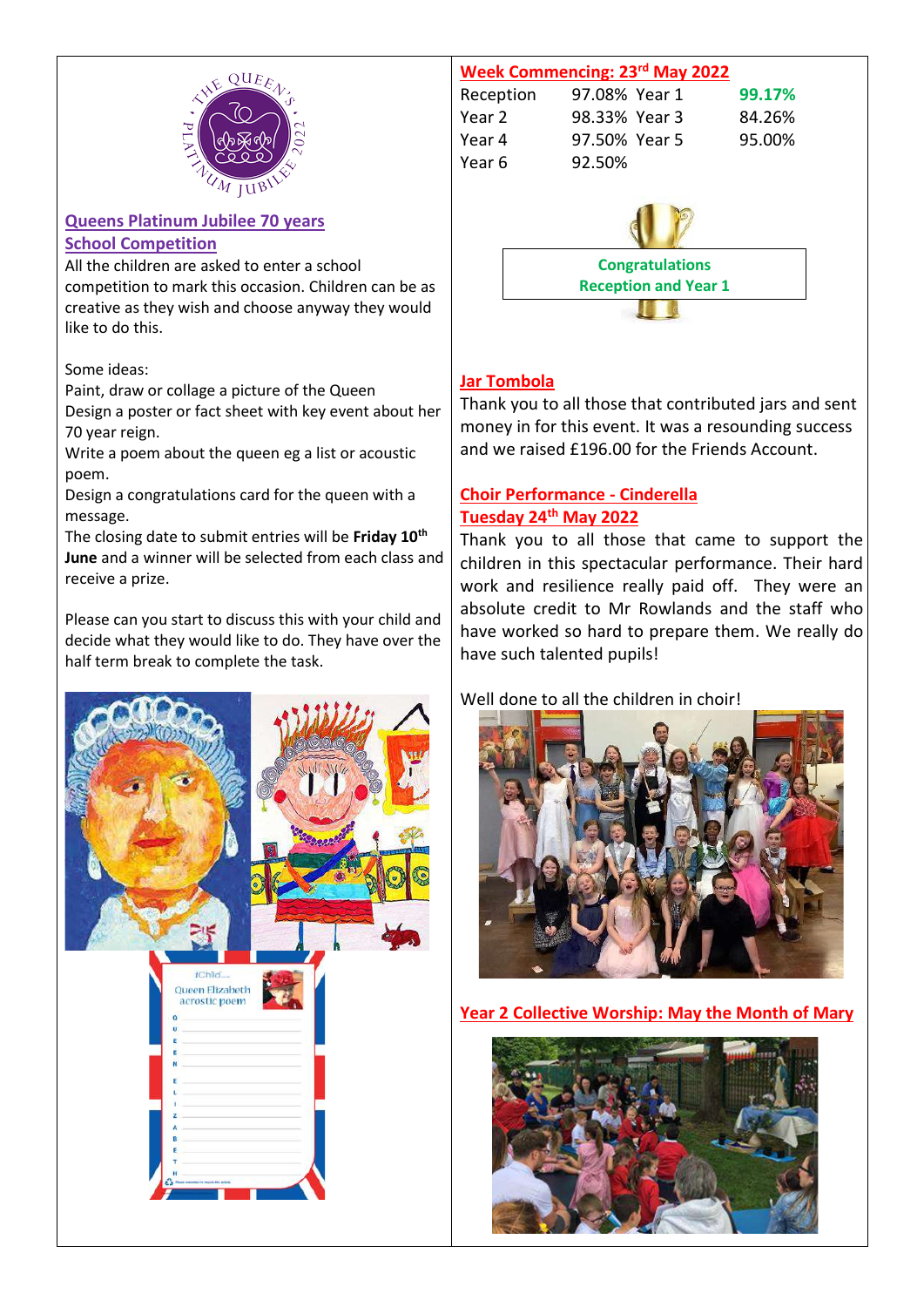# **Other Planned Events for the Platinum Jubilee Friday 10th May - Afternoon Tea Party.**

This will be held outside, weather permitting; children can come to school in red, white and blue, wear a crown and bring a paper plate with party food.

#### **Monday 13th June**

The pop project are visiting school for a jubilee special performance, playing music from each of the 7 decades.

# **Monday 20th June and Wednesday 22nd June**

Dance Workshops: Children will be taking part in dance sessions with each class taking 1 decade and learning/performing dances from that era.

All year groups will be finding out a decade of the Queens reign and making posters:

- Reception present day
- Year 1 2000
- Year2 1990s
- Year 3 1980s
- Year 4 1970s
- Year 5 1960s
- Year 6 1950 to include coronation

The DFE are sending a free book about the Queen for each child.

#### **Sports Update**

# **Well done to our School Football and Rugby teams**

#### **Football**

Our football team scored the winning goal in the last minute against St Peters. The final score was 2-1 and the player of the match was awarded to Charlie N who played brilliantly throughout.

#### **Rugby**

Mr Maj and Mr Ahmed are pleased to announce that Twelve Apostles Rugby Team have now made it into the semi-final in the school league.

#### **Netball**

The netball team came  $3<sup>rd</sup>$  in the interschool competition. Mr Maj said that they played so well considering that they had limited time to practice. Mrs Featherstone and the children in Year 2 invited parents and carers to this lovely collective worship dedicated to Our Lady, which took place outside in the sunshine.



#### **Date for the Diary**

**Sports Afternoon - Friday 24th June (weather permitting)** Mr Maj and Mr Ahmed have planned this annual event and parents/carers are invited to join us to encourage the children on sports afternoon. The children will take part in a number of sporting events on the school field. They will compete in their house teams and are invited to come to school in their PE kits. Please can the children wear a t-shirt in the colour of their house team.

*More information to follow……*



#### **Year 4 - First Holy Communion Saturday 14th May at 10:30 am St Joseph's Church, Leigh**

The children in Year 4 were so respectful and showed such reverence when they received their First Holy Communion. It was a joyous occasion and a delight to be part of. Father Kieran thanked all the children and families for the respect shown throughout the mass and the support given. He thanked all the staff for helping to prepare the children and supporting them on the day.